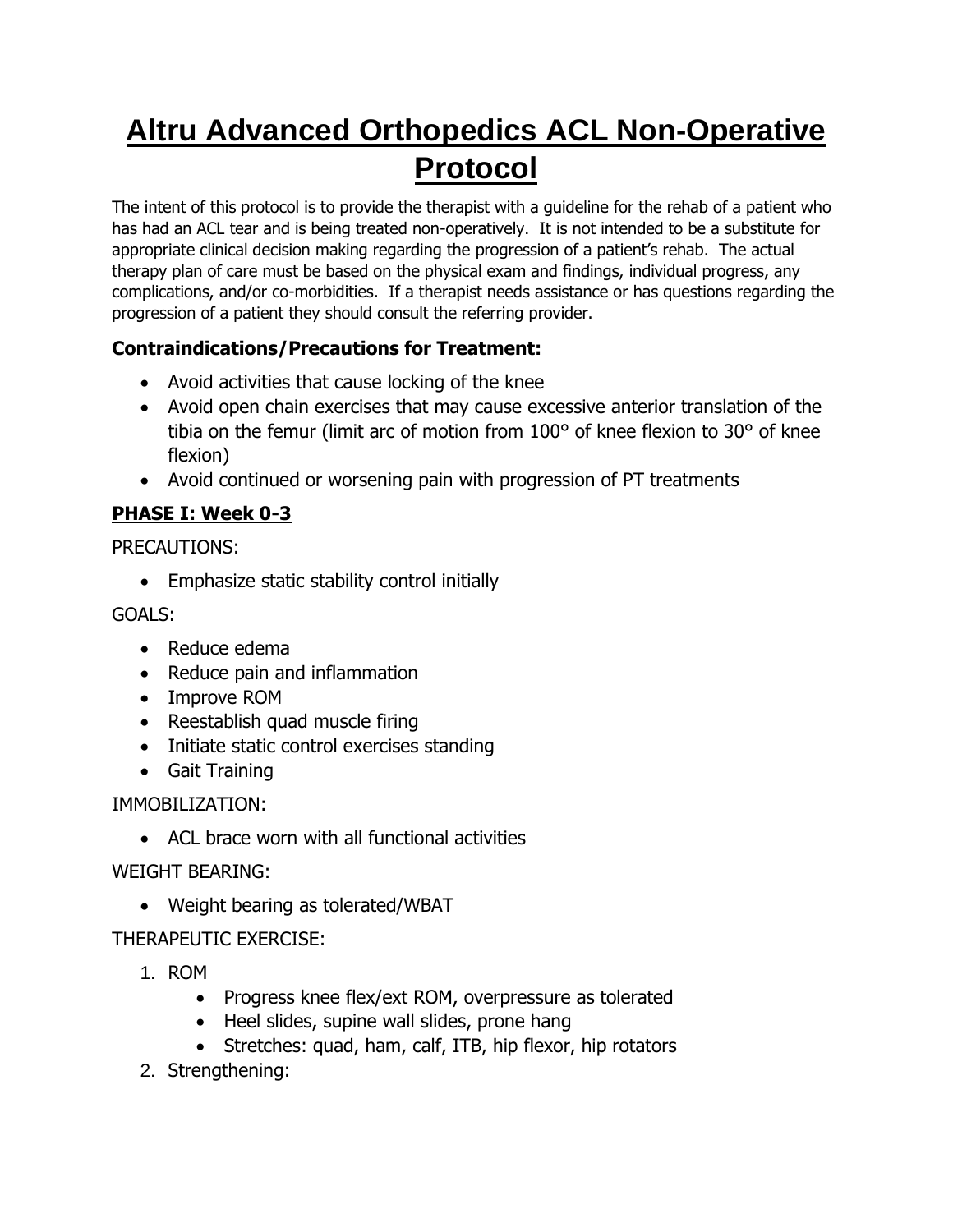- Knee flexion: prone and standing
- SLR: flex, ext, abd, add
- Theraband hip strengthening
- Standing heel raises
- Core strengthening
- Stationary bike
	- Starting at low resistance
	- Progress time and resistance as tolerated
- 3. Balance/Proprioception:
	- Standing weight shifts
	- Single leg stance

MANUAL THERAPY:

- Patellar mobs
- Soft tissue mobilization

MODALITIES:

- Cryotherapy
- E-stim for quad tone facilitation (VMO) and hamstring co-contraction

## **PHASE II: Weeks 4-6**

GOALS:

- Improve knee ROM to full flexion and extension
- Improve strength
- Improve static and dynamic control standing

IMMOBILIZATION:

• Continue hinged brace with ADLs

WEIGHT BEARING:

• Full weight bearing/FWB

THERAPEUTIC EXERCISE:

- 1. ROM
	- Stationary bike
	- Therapist intervention to increase knee ROM as needed
- 2. Strengthening
	- Continue Phase I exercises
		- Progress with weight as control improves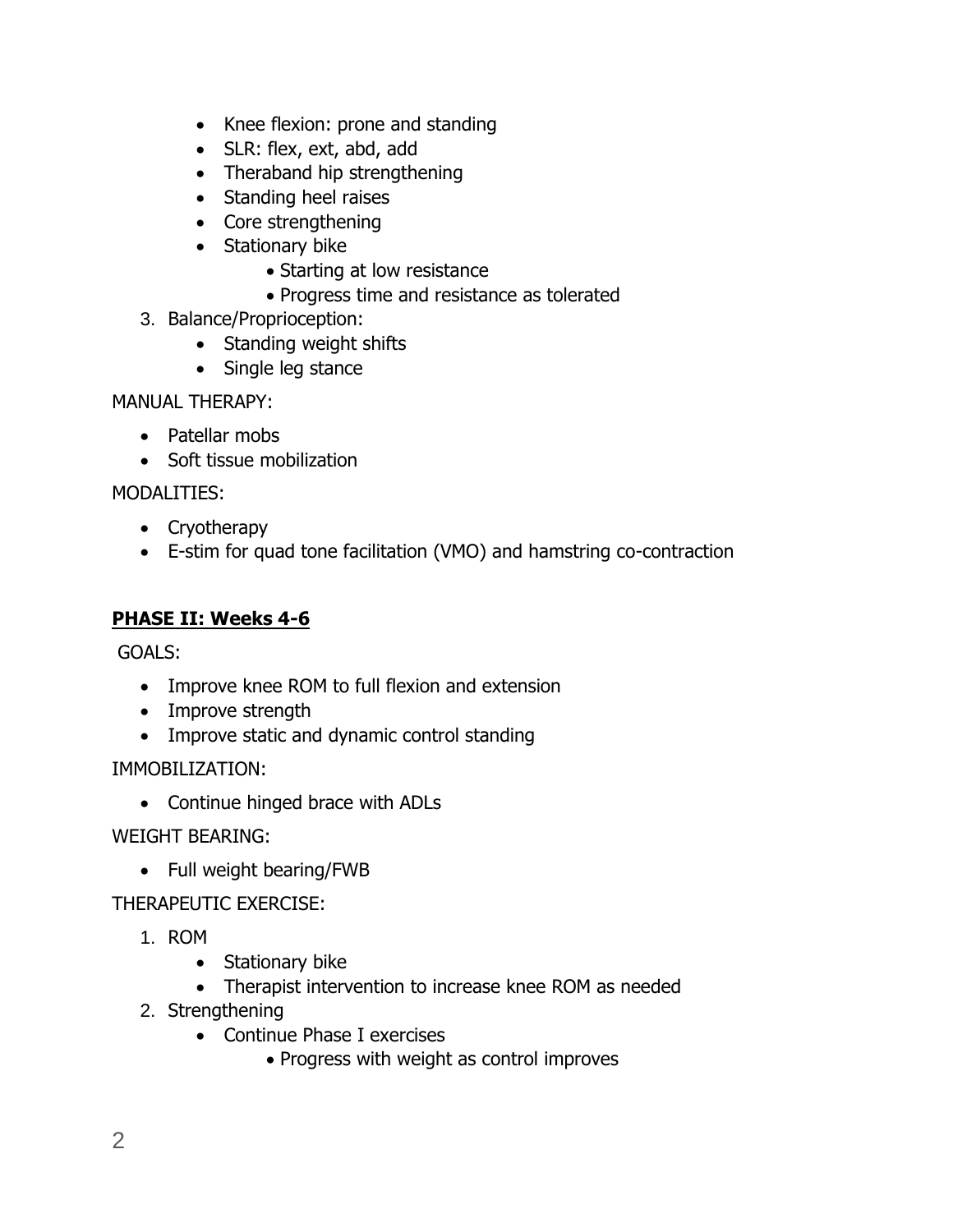- Advance core strengthening exercises
- Wall squat: ½ depth
- Leg press  $\leq 90^\circ$  knee flex
- Lateral and forward step-ups: 2-8 inches
- Step overs
- Leg curl: limited range 10-90° flex initially
- Leg extension: full ROM, no weight initially
- Terminal knee extension
- 3. Balance/Proprioception
	- BAPs, Air-ex, ½ foam roll, BOSU, wobble board
	- Perturbation training
	- Progress functional control, dynamic balance, and agility activities as able
- 4. Running progression:

| <b>Running Progression:</b>                                                                                  | 1. Treadmill/track walking                                                                                                                                                 | Progress until 2 miles                                                                                                                                                                          |
|--------------------------------------------------------------------------------------------------------------|----------------------------------------------------------------------------------------------------------------------------------------------------------------------------|-------------------------------------------------------------------------------------------------------------------------------------------------------------------------------------------------|
| <b>Trace or less</b><br>$\bullet$<br>effusion, 80% or ><br>strength, understand<br>soreness rules<br>(below) | 2. Treadmill walk/run<br>intervals<br>3. Treadmill<br>running/track: run<br>straights walk turns<br>4. Track: run straights<br>and turns<br>5. Run outside on<br>path/road | tolerated without<br>increased pain and<br>swelling.<br>No more than 4<br>$\bullet$<br>times/week and only<br>every other day.<br>Do not progress more<br>$\bullet$<br>than 2 levels in 7 days. |

#### **Soreness Rules**

| <b>Criterion</b>                                                           | <b>Action</b>                                                          |
|----------------------------------------------------------------------------|------------------------------------------------------------------------|
| 1. Soreness during warm-up that continues                                  | 2 days off, drop down 1 step                                           |
| 2. Soreness during warm-up that goes away                                  | Stay at step that led to soreness                                      |
| 3. Soreness during warm-up that goes away<br>but redevelops during session | 2 days off, drop down 1 step                                           |
| 4. Soreness the day after lifting (Not muscle<br>soreness)                 | 1 day off, do not advance program to the<br>next step                  |
| 5. No soreness                                                             | Advance 1 step per week or as instructed by<br>healthcare professional |

## **PHASE III: WEEKS 7-12**

GOALS: